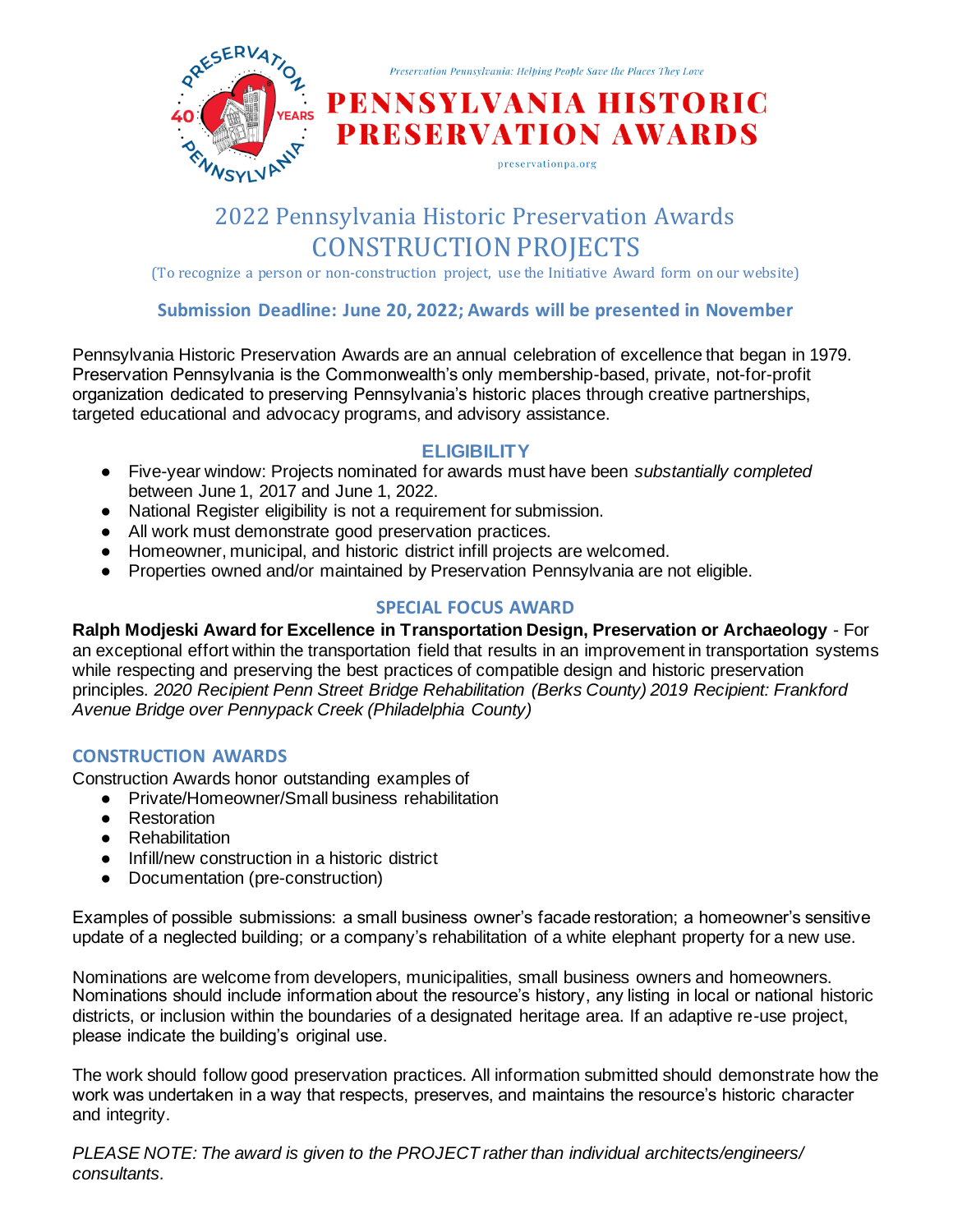# **SUBMISSION INSTRUCTIONS**

Applications must be submitted as digital documents (PDFs and JPGs). Email as attachments to preservationpennsylvania@gmail.com (Send as attachments or provide a link to a folder on Google Drive, Dropbox, WeTransfer, etc.)

# **Tell us the story of your project and what makes it exceptional.**

A complete nomination will include the following items.

- o Pennsylvania Historic Preservation Awards Application (see below)
- o 250-300 word summary of the building's significance, project's impact, work innovations.
- o Two-page MAXIMUM narrative summarizing the project; what challenges did you face, how were they met, what discoveries were made, how will this work make a difference, what were the preservation lessons learned, what makes this project award-worthy?
- o Optional addition: Summarize the project's adherence to good preservation practices. (No more than 2 pages). DO NOT submit full drawings and/or specifications.
- o No more than 14 hi-res digital photographs (PNG, JPGs only; files should be at least 1mb in size. *NO image PDFs, no text over the image.)* One page photo key with titles and credits is helpful.
- o \$25 application fee*.* ONE nomination FREE for members of Preservation Pennsylvania. Fee payment link or membership information is available at preservationpa.org

# **Photography Requirements**

- $\rightarrow$  Photographs should be high quality (1MB minimum, no more than 4MB per photograph).
- $\rightarrow$  No more than 14 photographs may be submitted. At least 3 images should contain people or show the project in use. Historic photographs are also encouraged.
- $\rightarrow$  Show us various aspects of the project: before and after taken from the same angle, overall exterior and interior shots. Significant architectural details should be included.
- $\rightarrow$  Please do not overlay text or paste into a Word document. Additional information, credits and captions should be provided in a photo key page.
- $\rightarrow$  Please ensure you have rights to the submitted photographs, and you grant Preservation Pennsylvania permission to use them for non-commercial purposes.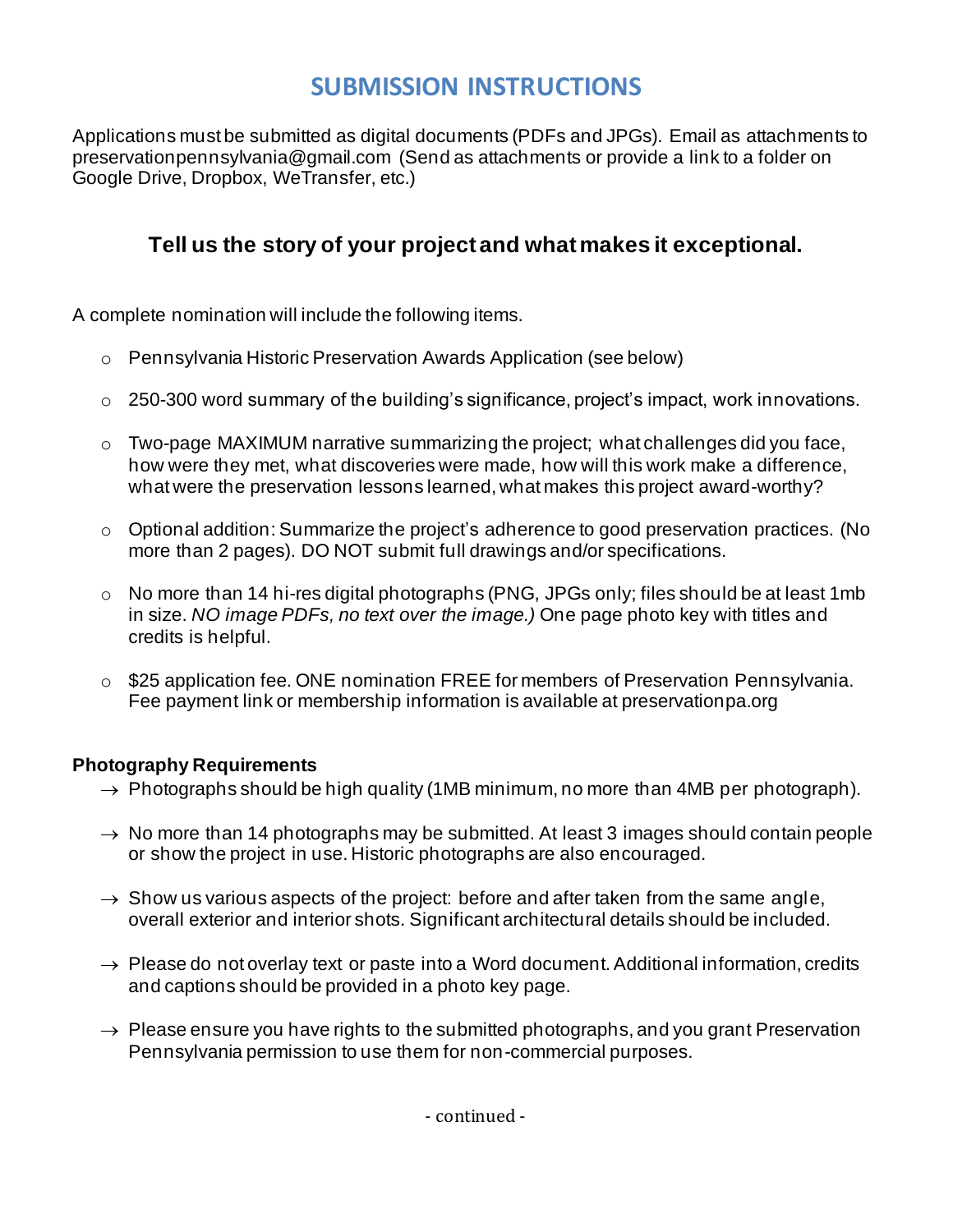# **Additional Requirements**

- Applications must be received by Preservation Pennsylvania by the deadline of 11:59pm on Monday, June 20.
- All application materials become the property of Preservation Pennsylvania and will not be returned.
- Preservation Pennsylvania retains the right to exhibit and/or publish the application materials, including photographs, in furthering preservation and educational goals.

# **Evaluation and Selection**

- Nominations will be evaluated by a committee of peers in the fields of architecture, archaeology, and historic preservation.
- Based on their knowledge and experience, the committee may consider projects not formally nominated. The committee may also move applications between categories as appropriate.
- There is no requirement or presumption that there will be an award given in each of the listed categories.

# **Notification**

All applicants will be notified regardless of the decision. The award event will take place in November 2022. (Ongoing COVID variant and transmission issues will determine whether the event is held in person or virtually.)

Questions? Sabra Smith, email ssmith@preservationpa.org

All applications must be received by 11:59pm on June 20, 2022